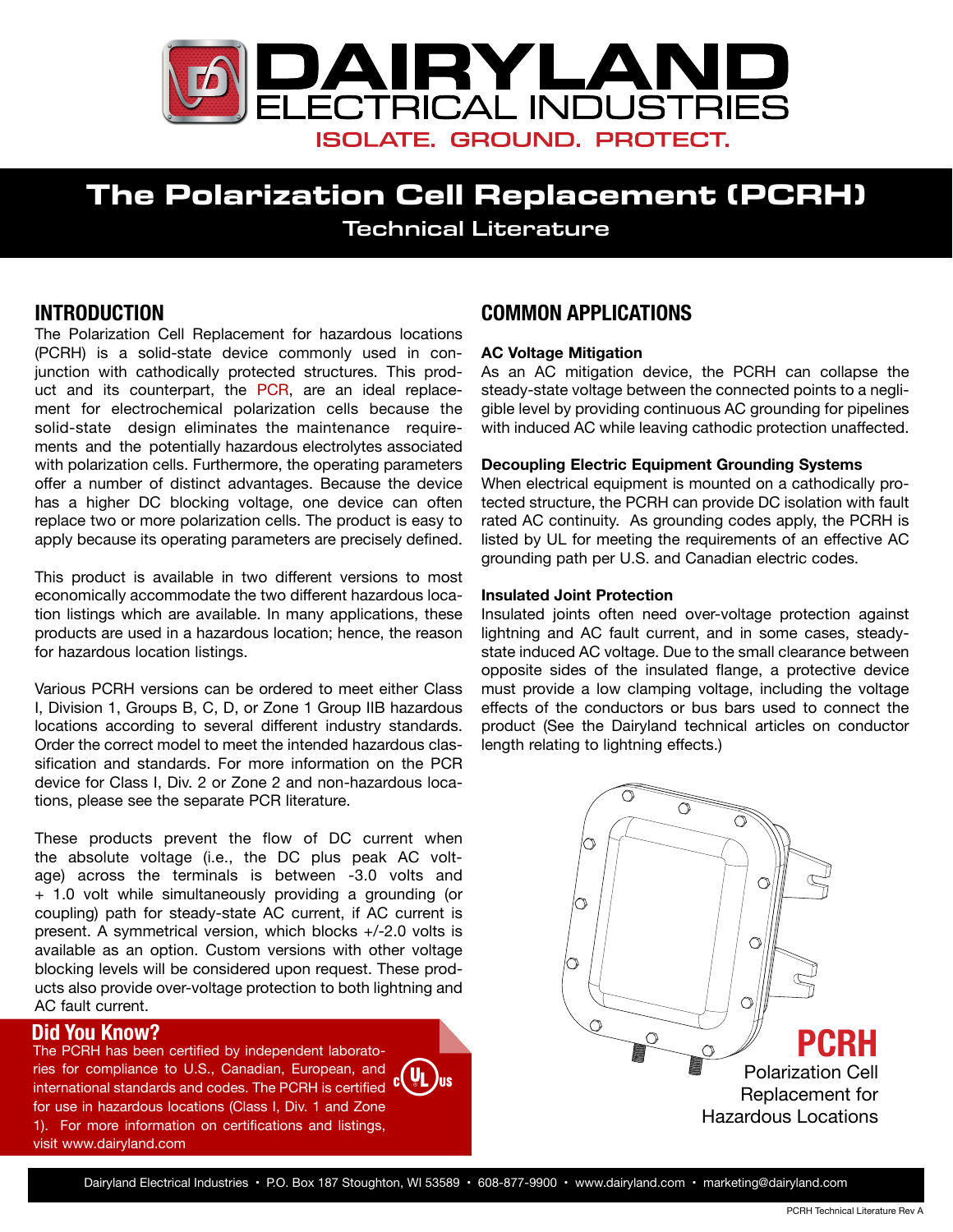## **PRODUCT OVERVIEW**

#### **AC Fault Current Ratings**

Some applications may have conditions where an over-voltage device such as the PCRH is subject to fault current. For this reason, the PCRH was designed to have AC fault current carrying capability. The PCRH will limit the voltage between its connection points to less than 10 volts AC under the maximum fault current ratings listed below.

Four different fault current ratings are offered at 60Hz and 50Hz with the following current-time relationship:

| <b>AC Fault Current Ratings</b><br>(Amps AC-RMS Symmetrical) |       |      |       |       |  |  |  |  |
|--------------------------------------------------------------|-------|------|-------|-------|--|--|--|--|
| 60 Hz Cycles                                                 | 3.7kA | 5kA  | 10kA  | 15kA  |  |  |  |  |
|                                                              | 6500  | 8800 | 20000 | 35000 |  |  |  |  |
| 3                                                            | 5000  | 6800 | 15000 | 27000 |  |  |  |  |
| 10                                                           | 4200  | 5700 | 12000 | 21000 |  |  |  |  |
| 30                                                           | 3700  | 5000 | 10000 | 15000 |  |  |  |  |
| 50 Hz Cycles                                                 | 3.7kA | 5kA  | 10kA  | 15kA  |  |  |  |  |
|                                                              | 6500  | 8800 | 19000 | 33000 |  |  |  |  |
| 3                                                            | 5000  | 6800 | 14000 | 25000 |  |  |  |  |
| 10                                                           | 4200  | 5700 | 11000 | 20000 |  |  |  |  |
| 30                                                           | 3700  | 5000 | 9000  | 14000 |  |  |  |  |

Select a PCRH fault current rating that encompasses the fault current available. For more information on sizing for available fault current, view our web article: [Determining AC Fault](http://www.dairyland.com/tech-blog/19-technical-articles/39-determining-ac-fault-current) [Current](http://www.dairyland.com/tech-blog/19-technical-articles/39-determining-ac-fault-current).

#### **Steady-State AC Current Ratings**

This rating represents the maximum steady-state AC current that is allowed to flow through the device while still blocking the flow of DC current.

The table represents maximum values. As the DC voltage approaches the maximum blocking voltage rating selected, the allowable steady-state AC current is reduced as shown in Figure 1.

| <b>Steady-State Current Ratings</b><br>(Amps AC-RMS Symmetrical)<br>50/60 Hz Ratings |                            |  |  |  |
|--------------------------------------------------------------------------------------|----------------------------|--|--|--|
| <b>Ambient Temp</b>                                                                  | <b>Standard 45A Rating</b> |  |  |  |
| $20^{\circ}$ C                                                                       | 50A                        |  |  |  |
| $65^{\circ}$ C                                                                       |                            |  |  |  |

There are a number of applications where a PCRH may be required to block DC while simultaneously carrying steady-state AC current. For example, when a pipeline is in the same corridor as an electrical transmission line, steady-state AC voltage

is often induced on the pipeline. The PCRH can mitigate this voltage by providing a low AC impedance path to ground while simultaneously preventing the flow of DC current.

The steady-state AC impedance of the PCRH at 60 Hz is 9.8 milliohms. At 50 Hz, the comparable impedance is 11.9 milliohms. Under an AC fault or lightning current condition, these impedances momentarily become virtually zero. For more information on steady-state current view our web article: [Measuring](http://www.dairyland.com/tech-blog/19-technical-articles/38-measuring-induced-ac) [Steady-State AC Current](http://www.dairyland.com/tech-blog/19-technical-articles/38-measuring-induced-ac)

## **DC Blocking Voltage Rating**

The standard, and most commonly specified, PCRH model has an asymmetrical voltage blocking rating of  $-3.0$  volts to  $+1.0$ volt. Either model can also be furnished with a symmetrical voltage blocking rating of +/- 2.0 volts. Other voltage blocking ratings will be considered upon request.

The reasons for symmetrical and asymmetrical choices are best described with an example. If the PCRH is used to provide over-voltage protection for an insulated joint and both sides of the joint are cathodically protected, the DC voltage across the joint will be the difference in voltage between the two cathodic protection systems, normally near zero volts. For this application it is desirable to select the symmetrical +/- 2.0 volt blocking rating. In the event that the cathodic protection system is OFF on one side of the joint, the device can block 2.0  $V_{\text{DC}}$  in either direction.

If one side of the insulated joint is cathodically protected and the other side is grounded, then it is preferable to select the asymmetrical version which blocks from  $-3.0$  volts to  $+1.0$  volt since one side has been shifted to a more negative voltage. Whenever one side is referenced to ground, the asymmetrical version is suggested because the CP voltage is situated in the center of the threshold voltage range.

## **Lightning Surge Current Rating**

All models have the same lightning surge current rating which is shown in the following table.



less than 6 inches (150 mm) long for best results. More information on conductor length is available at www.dairyland.com.

Dairyland Electrical Industries • P.O. Box 187 Stoughton, WI 53589 • 608-877-9900 • www.dairyland.com • marketing@dairyland.com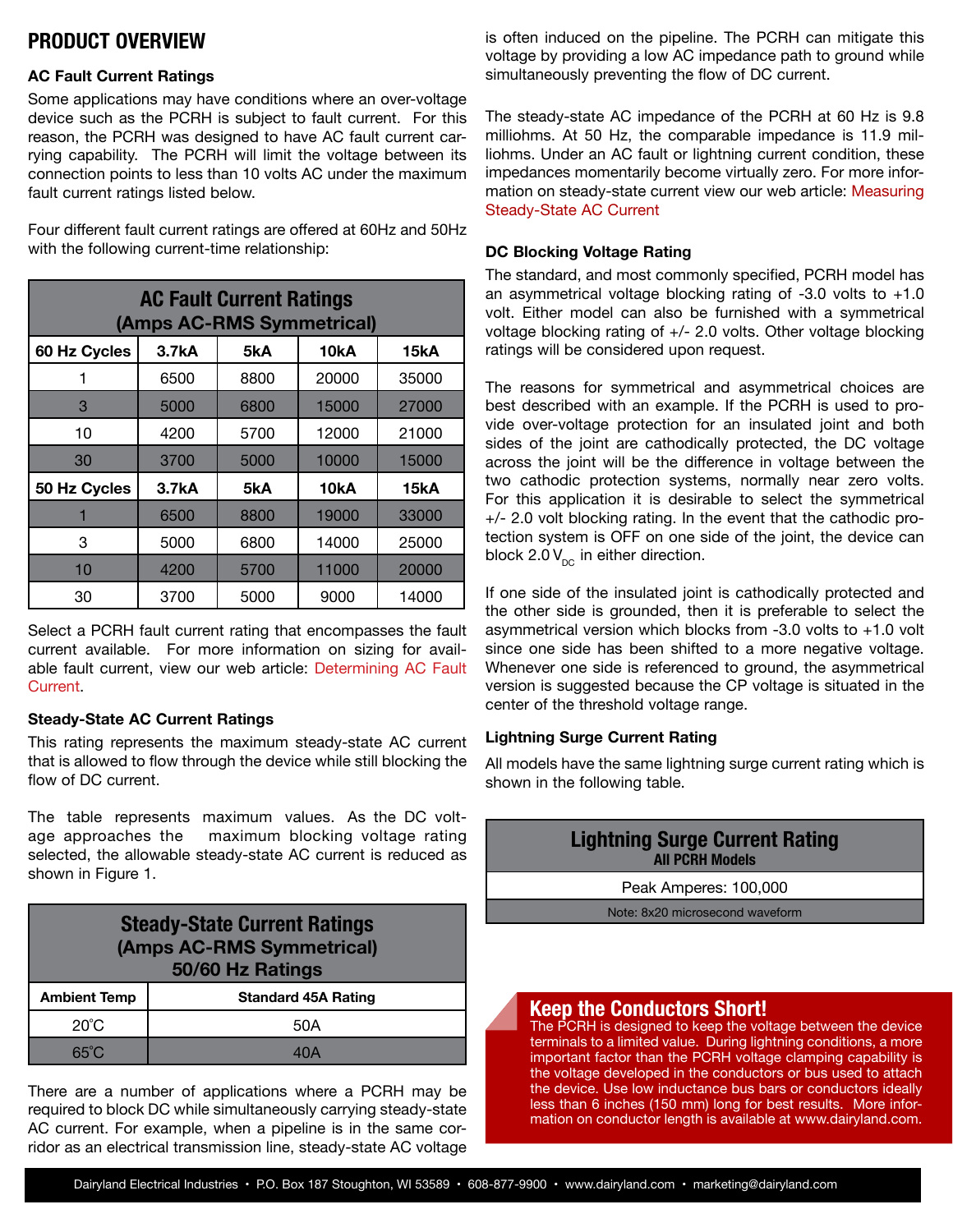#### **ORDERING INSTRUCTIONS**



*NOTE: The EAC version is a separate product from standard models, with a Cyrillic nameplate and instruction manual, and references GOST standards only. To purchase, order model with "EAC" suffix. See separate Russian/English EAC manual.*

The peak voltage directly across the voltage-clamping elements within the device is less than 250 volts at rated lightning surge current; however, the voltage developed between the conductor connection points will be greater due to the effect of conductor inductance. Conductors can develop from 1 to 3 kV per foot (approx. 3 to 10 kV/meter) when subject to lightning current. This is the reason that conductors should be kept as short as possible. For more information on keeping conductor lengths short, please visit the conductor [length](http://www.dairyland.com/tech-blog/19-technical-articles/35-lightning-surge-current-effect-on-over-voltage-protection) article on our website.

#### **DC Leakage Current**

The DC leakage current of any model is well under 1.0 milliampere under typical operating conditions where the DC voltage is in the 0.85 to 1.25 V range, even when the temperature is up to 65˚C. See Figure 2.

## **FEATURES AND CERTIFICATIONS**

#### **Certifications - Class and Division System per UL/CSA**

#### Applies to models with "BCD" suffix

Underwriters Laboratories (UL) has listed the PCRH as meeting the criteria for "an effective grounding path" as defined in Section 250.2 and 250.4(A)(5) of the U.S. National Electrical Code (NFPA 70), thereby enabling its use as an AC grounding device. The PCRH is also C-UL listed in Canada as meeting the criteria for "an effective grounding path" per CSA C22.1-12 Article 10-500 and bonding requirements per C22.2 No. 0.4-04 (R2009).

In addition, the PCRH is listed by UL as meeting:

- The requirements of a DC isolating/AC coupling device suitable for the isolation of objectionable DC current from cathodically protected systems to ground as defined in NFPA 70 Article 250.6(E) and CSA C22.1-12 Article 10-806 (1).
- An over-voltage protective device, having been tested to the applicable requirements of ANSI C62.11.

The PCRH is listed by Underwriters Laboratories (UL) for use in hazardous locations in accordance with NFPA 70 (U.S. National Electric Code), Articles 500-505 for Class I, Division 1, Groups B, C, and D. The applicable standard to which the PCRH is listed is UL 1203 which deals with explosion proof products to meet Class I, Division 1 requirements. The listing is valid for ambient temperatures from -45˚C to +65˚C. The operating temperature code is T5 (100˚C). The PCRH is also C-UL listed to the above classifications per Canadian code C22.2 No. 30-M1986 (R2012.)

#### **Certifications - Zone System per ATEX and IECEX**

#### Applies to models with "IECEX" suffix

The PCRH is certified to the ATEX Directive and IECEx for Zone 1, Gas Group IIB, Temp Code T6, under protection method "d".

The ambient temperature range is  $-20^{\circ}$ C to  $+60^{\circ}$ C. The standards used in this evaluation are: EN60079-0:2009; EN60079- 1:2007; IEC 60079-0, 5th Edition; IEC60079-1, 6th Edition.

The EAC version of the PCRH, available by ordering a model number with a "-EAC" suffix, is certified to the EAC requirements of the Customs Union (Russia, Kazakhstan, etc) for use in Zone Class 1, Group IIB hazardous locations by NANIO-CCVE to: GOST R IEC 60079-1-2008, GOST R IEC 60079-0- 2011.

#### **Certifications - Zone System per EAC**

#### Applies to models with "EAC" suffix

The EAC version of the PCRH is certified to the EAC requirements of the Customs Union (Russia, Kazakhstan, etc) for use in Zone Class 1, Group IIB hazardous locations by NANIO-CCVE to: GOST R IEC 60079-1-2008, GOST R IEC 60079-0- 2011. Temperature code T6. Method of protection "d." Ambient temperature range is -20˚C to +60˚C.

#### **Solid-State Design**

Both the PCRH and its counterpart, the PCR use proven solidstate components which have an instantaneous response with respect to voltage, thereby initiating voltage clamping immediately when the voltage attempts to exceed the blocking level selected

#### **Fail-Safe**

An important safety feature is that if subject to AC fault current or lightning surge current in excess of rating such that failure occurs, failure will occur in the shorted mode. In the shorted mode, the unit can carry greater than rated fault current or lightning surge current and still provide an effective grounding (or conducting) path.

#### **Enclosures**

All PCRH enclosures are explosion proof and are made of cast aluminum. Enclosures are rated NEMA 4X for Div 1 devices and rated IP66 for ATEX/IECEx and EAC Zone 1 devices.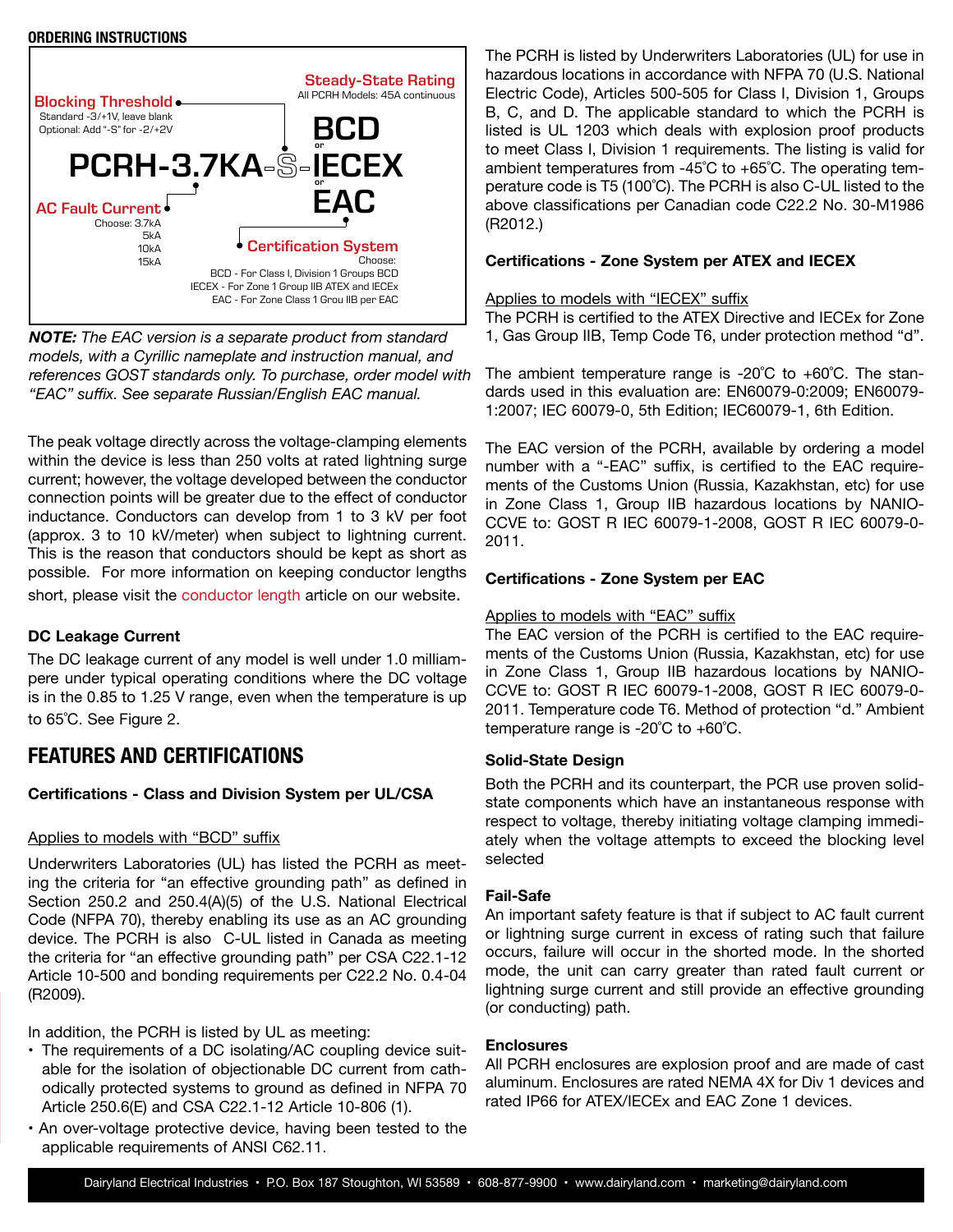#### **Polarity / Electrical Connections**

Polarity marks (+) and (-) are provided near the terminals to aid in proper installation. Connect the (-) to the structure with CP and the (+) to the grounded, or more positive, system.

#### **Note: The positive terminal is bonded internally to the metallic enclosure.**

Conductor connections are made to bushings which have a 1/2"-13 diameter threaded stud that is 0.875" long. It is suggested that the PCRH be purchased with factory furnished conductors and connectors to simplify field installation. See article on [Conductor Information](http://www.dairyland.com/products/accessories/product/43-acl-18-racl-18) for more information on conductor options.

#### **Ambient Temperature**

-45˚C to +65˚C for Div 1 devices -20˚C to +60˚C for Zone 1 devices

#### **Number of Operations**

Virtually unlimited under maximum ratings, provided the operations are not immediately repetitive.

#### **Energy Requirements**

None. The devices are totally passive.

### **MOUNTING**

All PCRH versions have a 3/16" (4.8 mm) thick aluminum backplate which can be mounted to a flat surface with two 1/2" (12 mm) bolts, user furnished. All models are also furnished with appropriate holes in the back plate, suitable for U-bolt mounting to a 2" pipe (2.375" or 60.3 mm outer diameter).

It is always recommended that the product be mounted so that the total lead length to the connection points is kept as short as possible so as to minimize the voltage developed due to lead inductance. (Refer to section on lightning current ratings.)

**Note: Because of the internal bond between the enclosure and positive terminal, mount the PCRH on a structure not in contact with the cathodically protected structure.**

#### **Mounting Accessories**

Numerous mounting accessories are available from Dairyland to aid in the proper installation of the PCRH. Detailed accessory information, including complete installation instructions are available on the Dairyland website here: [Dairyland Accessories.](http://www.dairyland.com/accessories)

#### **Specific Installation Guidance**

The Dairyland website contains detailed information on the installation methods specific to a given application. For wiring diagrams and/or application guidance, see [Dairyland Applica](http://www.dairyland.com/applications)[tions.](http://www.dairyland.com/applications)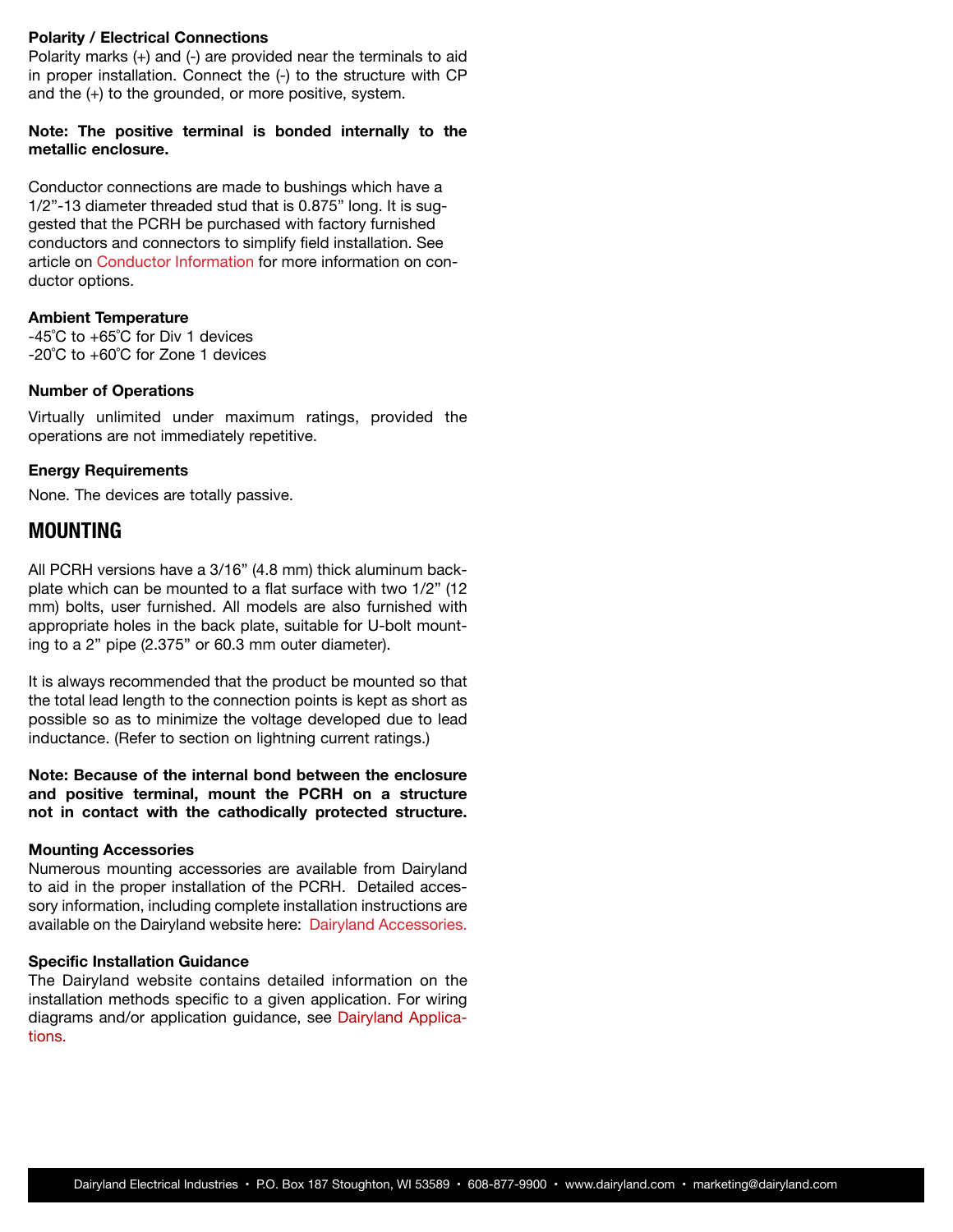**FIGURE 1 PCRH Operating Characteristics @ 43°C (Standard 45A @ 50/60 Hz)**



**FIGURE 2 DC Voltage vs. DC Leakage Current (Standard Asymmetrical PCRH with -3V / +1V Blocking Voltage)**

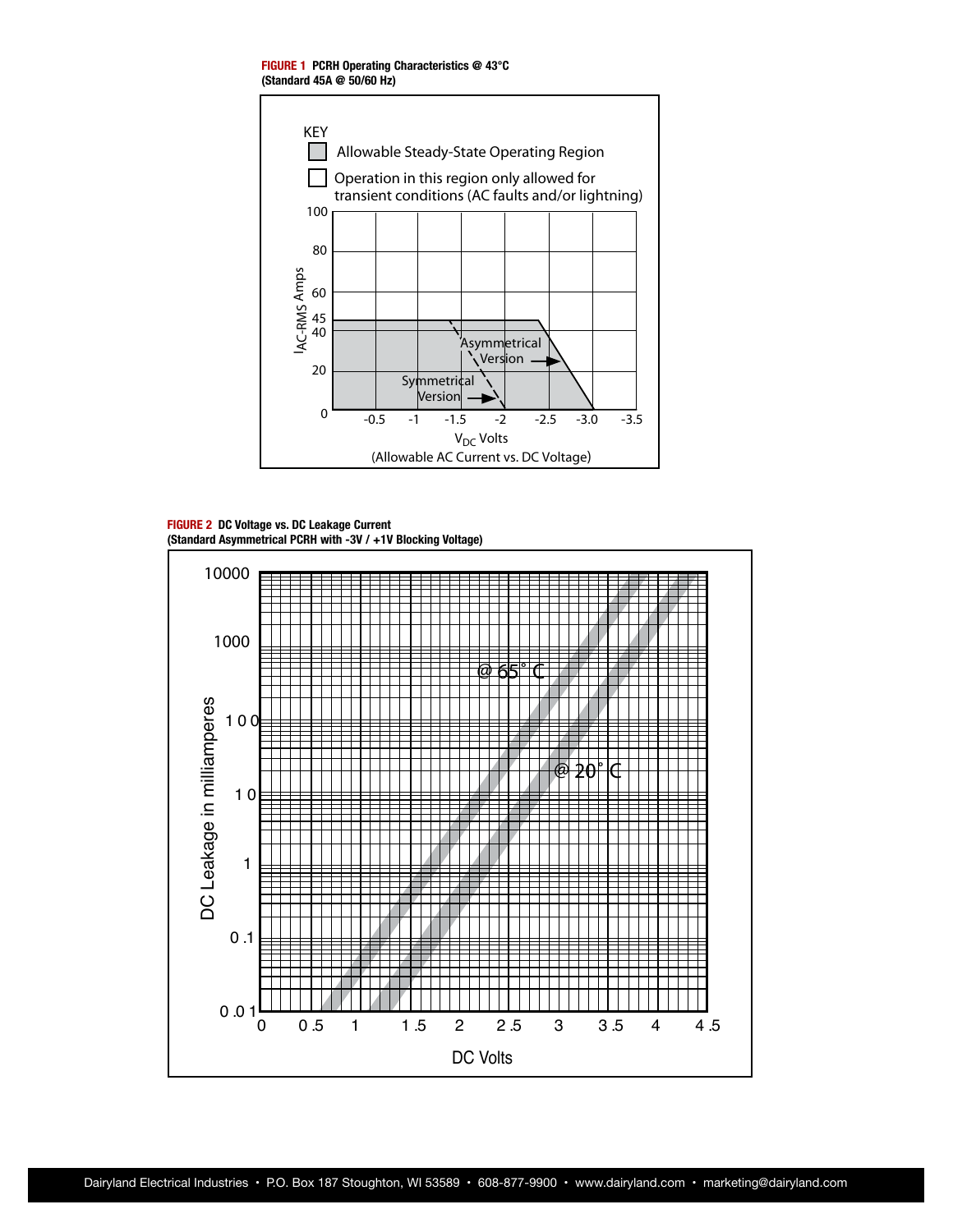

| 8<br>$\blacklozenge$<br>$\bullet$<br>$\blacklozenge$<br>ſЦ                                                                                                                                                                                                                            | <b>SO SO SO</b><br>r                                                                                                                                                                                                                                |
|---------------------------------------------------------------------------------------------------------------------------------------------------------------------------------------------------------------------------------------------------------------------------------------|-----------------------------------------------------------------------------------------------------------------------------------------------------------------------------------------------------------------------------------------------------|
| E.<br>$\bullet$<br>$\bullet$<br>$\bullet$                                                                                                                                                                                                                                             | $\bullet$<br>$\Theta$<br>$\mathbf Q$<br>$\bullet$<br>$\boldsymbol{\Omega}$<br>Ø                                                                                                                                                                     |
| ANSI Y14.5M 1994 APPLIES<br>DAIRYLAND<br>ELECTRICAL<br>INDUSTRIES, INC.<br>P.O. BOX 187<br>STOUGHTON,<br>WI 53589<br>608-877-9900<br>DAIRYLAND.COM<br>UNLESS NOTED 63<br>UNITS: INCHES 5<br>3-PLACE: ±.005<br>2-PLACE: ±.015<br>1-PLACE / FRAC: ±.03<br>ANGULAR: ±1<br>$\frac{63}{2}$ | <b>DESCRIPTION</b><br>PCRH - 3.7KA THRU 10KA OUTLINE DRAWING<br>DATE DRAWN<br>DWG SIZE<br>DATE APPROVAL<br>DOCUMENT #<br>REV<br>100089<br>2015-08-18<br>2015-08-18<br>B<br>A<br>DRAWN: JPW<br>DWG APPROVAL: TC<br>SCALE 1:3<br>$1$ OF $1$<br>SHEET: |